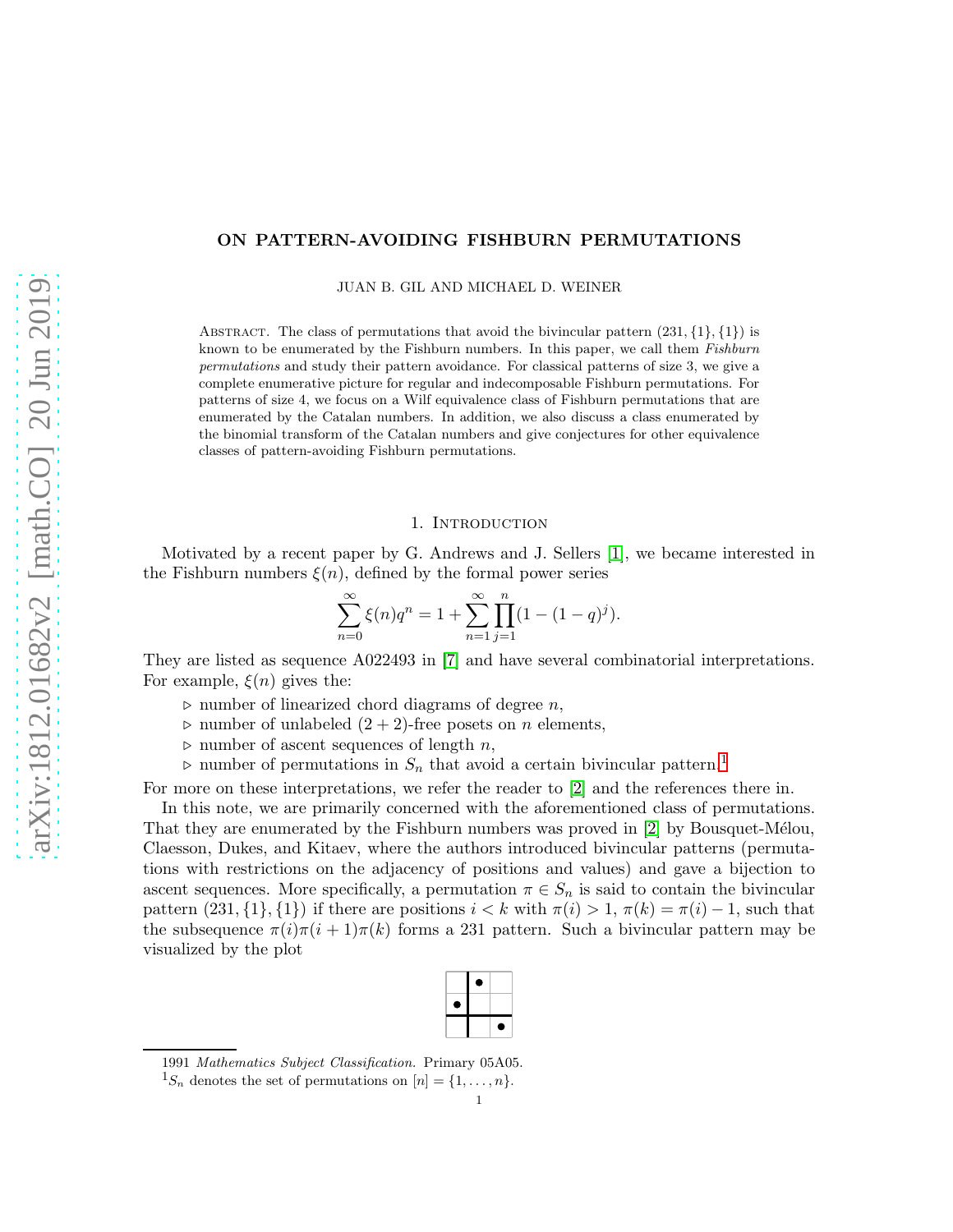where bold lines indicate adjacent entries and gray lines indicate an elastic distance between the entries.

We let  $\mathscr{F}_n$  denote the class of permutations in  $S_n$  that avoid the pattern  $\bullet$ , and since  $|\mathscr{F}_n| = \xi(n)$  (see [\[2\]](#page-12-1)), we call the elements of  $\mathscr{F} = \bigcup_n \mathscr{F}_n$  Fishburn permutations. Further, we let  $\mathscr{F}_n(\sigma)$  denote the class of Fishburn permutations that avoid the pattern  $\sigma$ .

Our goal is to study  $F_n(\sigma) = |\mathscr{F}_n(\sigma)|$  for classical patterns of size 3 or 4. In Section [2,](#page-1-0) we give a complete picture for regular and indecomposable Fishburn permutations that avoid a classical pattern of size 3. Table [1](#page-5-0) and Table [2](#page-5-1) at the end of that section provide a summary of our findings. In Section [3,](#page-5-2) we discuss patterns of size 4, focusing on a Wilf equivalence class of Fishburn permutations that are enumerated by the Catalan numbers  $C_n$  (see Ta-ble [4\)](#page-7-0). We also prove the formula  $F_n(1342) = \sum_{k=1}^n {n-1 \choose k-1}$  $\binom{n-1}{k-1}C_{n-k}$ , and conjecture two other equivalence classes (see Table [3\)](#page-6-0). Finally, in Section [4,](#page-12-2) we briefly discuss indecomposable Fishburn permutations that avoid a pattern of size 4. In Table [5,](#page-13-1) we make some conjectures based on our limited preliminary computations.

Basic notation. Permutations will be written in one-line notation. Given two permutations  $\sigma$  and  $\tau$  of sizes k and l respectively, their direct sum  $\sigma \oplus \tau$  is the permutation of size  $k + \ell$  consisting of  $\sigma$  followed by a shifted copy of  $\tau$ . Similarly, their skew sum  $\sigma \ominus \tau$  is the permutation consisting of  $\tau$  preceded by a shifted copy of  $\sigma$ . For example, 312⊕21 = 31254 and  $312 \oplus 21 = 53421$ .

A permutation is said to be indecomposable if it cannot be written as a direct sum of two nonempty permutations.

<span id="page-1-0"></span> $Av_n(\sigma)$  denotes the class of permutations in  $S_n$  that avoid the pattern  $\sigma$ . It is well known that if  $\sigma \in S_3$  then  $|\mathsf{Av}_n(\sigma)| = C_n$ , where  $C_n$  is the Catalan number  $\frac{1}{n+1} {2n \choose n}$  $\binom{2n}{n}$ , see e.g. [\[4\]](#page-13-2).

## <span id="page-1-2"></span>2. Avoiding patterns of size 3

Clearly,  $\mathsf{Av}_n(231) \subset \mathscr{F}_n$ . Now, since every Fishburn permutation that avoids the classical pattern 231 is contained in the set of 231-avoiding permutations, we get

(2.1) 
$$
\mathscr{F}_n(231) = \mathsf{Av}_n(231), \text{ and so } F_n(231) = C_n.
$$

Enumeration of the Fishburn permutations that avoid the other five classical patterns of size 3 is less obvious.

<span id="page-1-1"></span>**Theorem 2.1.** For  $\sigma \in \{123, 132, 213, 312\}$ , we have  $F_n(\sigma) = 2^{n-1}$ .

*Proof.* First of all, note that for every  $\sigma$  of size 3, we have  $F_1(\sigma) = 1$  and  $F_2(\sigma) = 2$ .

CASE  $\sigma = 132$ : If  $\pi \in \mathscr{F}_{n-1}(132)$ , the permutations  $1 \ominus \pi$  and  $\pi \oplus 1$  are both in  $\mathscr{F}_n(132)$ . On the other hand, if  $\tau$  is a permutation in  $\mathsf{Av}_n(132)$  with  $\tau(i) = n$  for some  $1 \leq i \leq n$ , then we must have  $\tau(j) > \tau(k)$  for every  $j \in \{1, \ldots, i-1\}$  and  $k \in \{i+1, \ldots, n\}$ . Thus  $n-i = \tau(k')$  for some  $k' > i$  and  $n-i+1 = \tau(j')$  for some  $j' < i$ . But this violates the Fishburn condition since  $n-i+1$  is the smallest value left from n and must therefore be part of an ascent in  $\tau(1)\cdots\tau(i-1)n$ . In other words,  $\mathscr{F}_n(132)$  is the disjoint union of the sets  $\{1 \ominus \pi : \pi \in \mathscr{F}_{n-1}(132)\}\$  and  $\{\pi \oplus 1 : \pi \in \mathscr{F}_{n-1}(132)\}\$ . Thus

$$
F_n(132) = 2F_{n-1}(132) \text{ for } n > 1,
$$

which implies  $F_n(132) = 2^{n-1}$ .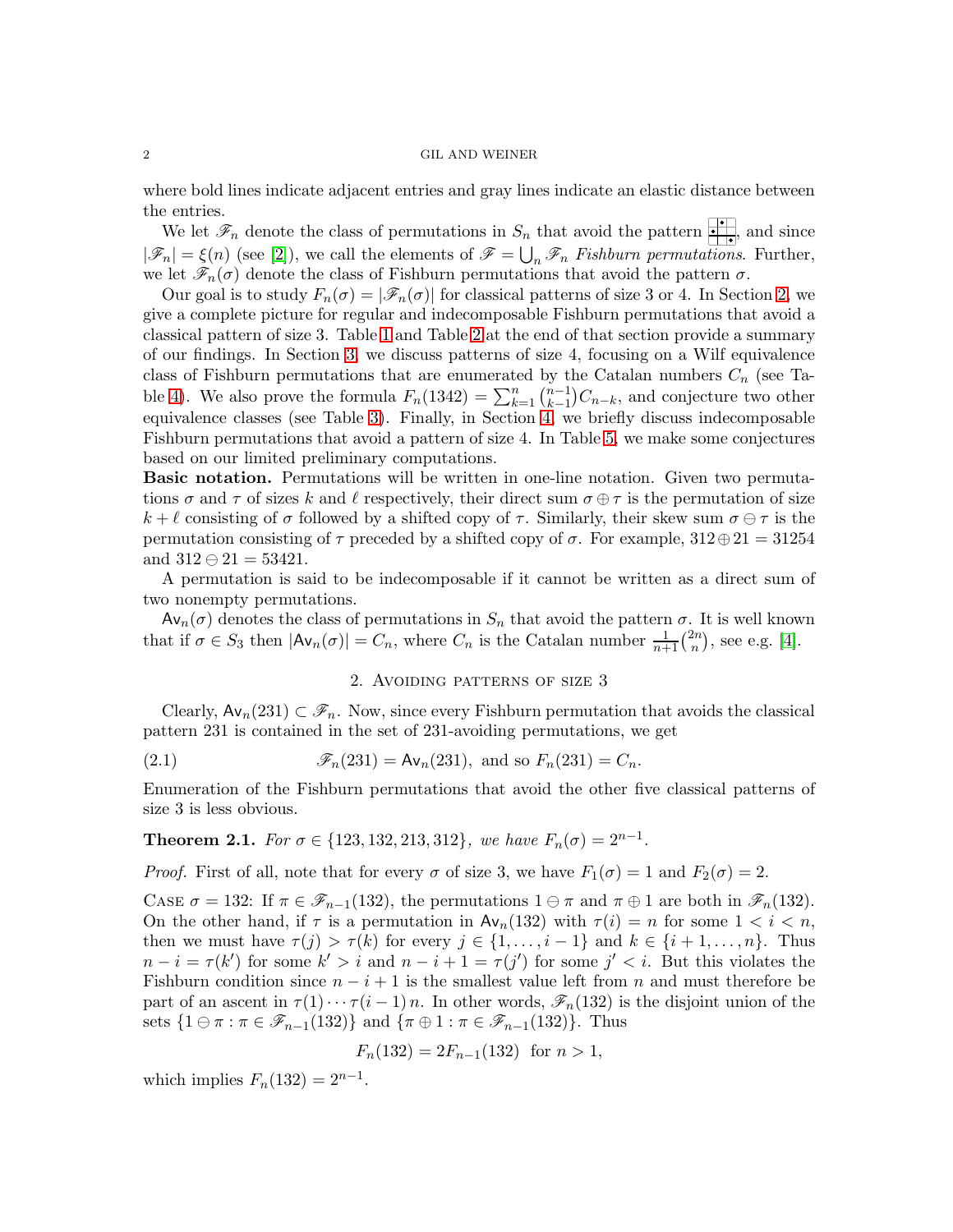CASE  $\sigma = 123$ : For  $n > 2$ , the permutation  $(n - 1)(n - 2) \cdots 21n$  is the only permutation in  $\mathscr{F}_n(123)$  that ends with n, and if  $\pi \in \mathscr{F}_{n-1}(123)$ , then  $1 \ominus \pi \in \mathscr{F}_n(123)$ .

Assume  $\tau \in \mathscr{F}_n(123)$  is such that  $\tau(i) = n$  for some  $1 \leq i \leq n$ . Since  $\tau$  avoids the pattern 123, we must have  $\tau(1) > \tau(2) > \cdots > \tau(i-1)$ . Moreover, the Fishburn condition forces  $\tau(i-1) = 1$ , which implies  $\tau(i+1) > \tau(i+2) > \cdots > \tau(n)$ . In other words,  $\tau$  may be any permutation with  $\tau(i-1) = 1$ ,  $\tau(i) = n$ , and such that the entries left from 1 and right from *n* form two decreasing sequences. There are  $\binom{n-2}{i-2}$  $\binom{n-2}{i-2}$  such permutations.

In conclusion, we have the recurrence

$$
F_n(123) = F_{n-1}(123) + 1 + \sum_{i=2}^{n-1} {n-2 \choose i-2} = F_{n-1}(123) + 2^{n-2},
$$

which implies  $F_n(123) = 2^{n-1}$ .

CASE  $\sigma = 213$ : For  $n > 2$ , the permutation  $12 \cdots n$  is the only permutation in  $\mathscr{F}_n(213)$ that ends with *n*, and if  $\pi \in \mathscr{F}_{n-1}(213)$ , then  $1 \oplus \pi \in \mathscr{F}_n(213)$ .

Assume  $\tau \in \mathscr{F}_n(213)$  is such that  $\tau(i) = n$  for some  $1 \leq i \leq n$ . Since  $\tau$  avoids the pattern 213, we must have  $\tau(1) < \tau(2) < \cdots < \tau(i-1)$  and the Fishburn condition forces  $\tau(j) = j$ for every  $j \in \{1, \ldots, i-1\}$ . Thus  $\tau$  must be of the form  $\tau = 1 \cdots (i-1)n | \pi_R$ , where  $\pi_R$ may be any element of  $\mathscr{F}_{n-i}(213)$ . This implies

$$
F_n(213) = 1 + \sum_{i=1}^{n-1} F_{n-i}(213),
$$

and we conclude  $F_n(213) = 2^{n-1}$ .

CASE  $\sigma = 312$ : If  $\pi \in \mathscr{F}_{n-1}(312)$ , the permutation  $1 \oplus \pi$  is in  $\mathscr{F}_n(312)$ . On the other hand, if  $\tau$  is a permutation in Av<sub>n</sub>(312) with  $\tau(i) = 1$  for some  $1 \le i \le n$ , then we must have  $\tau(j) < \tau(k)$  for every  $j \in \{1, \ldots, i-1\}$  and  $k \in \{i+1, \ldots, n\}$ . Moreover, the Fishburn condition forces  $\tau(j) = i + 1 - j$  for every  $j \in \{1, ..., i - 1\}$ . Thus  $\tau$  must be of the form  $\tau = i \cdots 21|\pi_R$ , where  $\pi_R = \emptyset$  if  $i = n$ , or  $\pi_R \in \mathscr{F}_{n-i}(312)$  if  $i < n$ . This implies

$$
F_n(312) = 1 + \sum_{i=1}^{n-1} F_{n-i}(312),
$$

hence  $F_n(312) = 2^{n-1}$ . . В последните последните последните последните последните последните последните последните последните последн<br>В последните последните последните последните последните последните последните последните последните последнит

For our next result, we use a bijection between  $Av_n(321)$  and the set of Dyck paths of semilength n, via the left-to-right maxima.<sup>[2](#page-2-0)</sup> Here a Dyck path of semilength n is a simple lattice path from  $(0, 0)$  to  $(n, n)$  that stays weakly above the diagonal  $y = x$  (with vertical unit steps U and horizontal unit steps  $D$ ). On the other hand, a left-to-right maximum of a permutation  $\pi$  is an element  $\pi_i$  such that  $\pi_j < \pi_i$  for every  $j < i$ .

The bijective map between  $Av_n(321)$  and Dyck paths of semilength n is defined as follows: Given  $\pi \in \mathsf{Av}_n(321)$ , write  $\pi = m_1w_1m_2w_2\cdots m_sw_s$ , where  $m_1,\ldots,m_s$  are the left-to-right maxima of  $\pi$ , and each  $w_i$  is a subword of  $\pi$ . Let  $|w_i|$  denote the length of  $w_i$ . Reading the decomposition of  $\pi$  from left to right, we construct a path starting with  $m_1$  U-steps,  $|w_1|+1$  D-steps, and for every other subword  $m_iw_i$ , we add  $m_i - m_{i-1}$  U-steps followed by

<span id="page-2-0"></span><sup>&</sup>lt;sup>2</sup>This is a slightly different version of a bijection given by Krattenthaler [\[5\]](#page-13-3).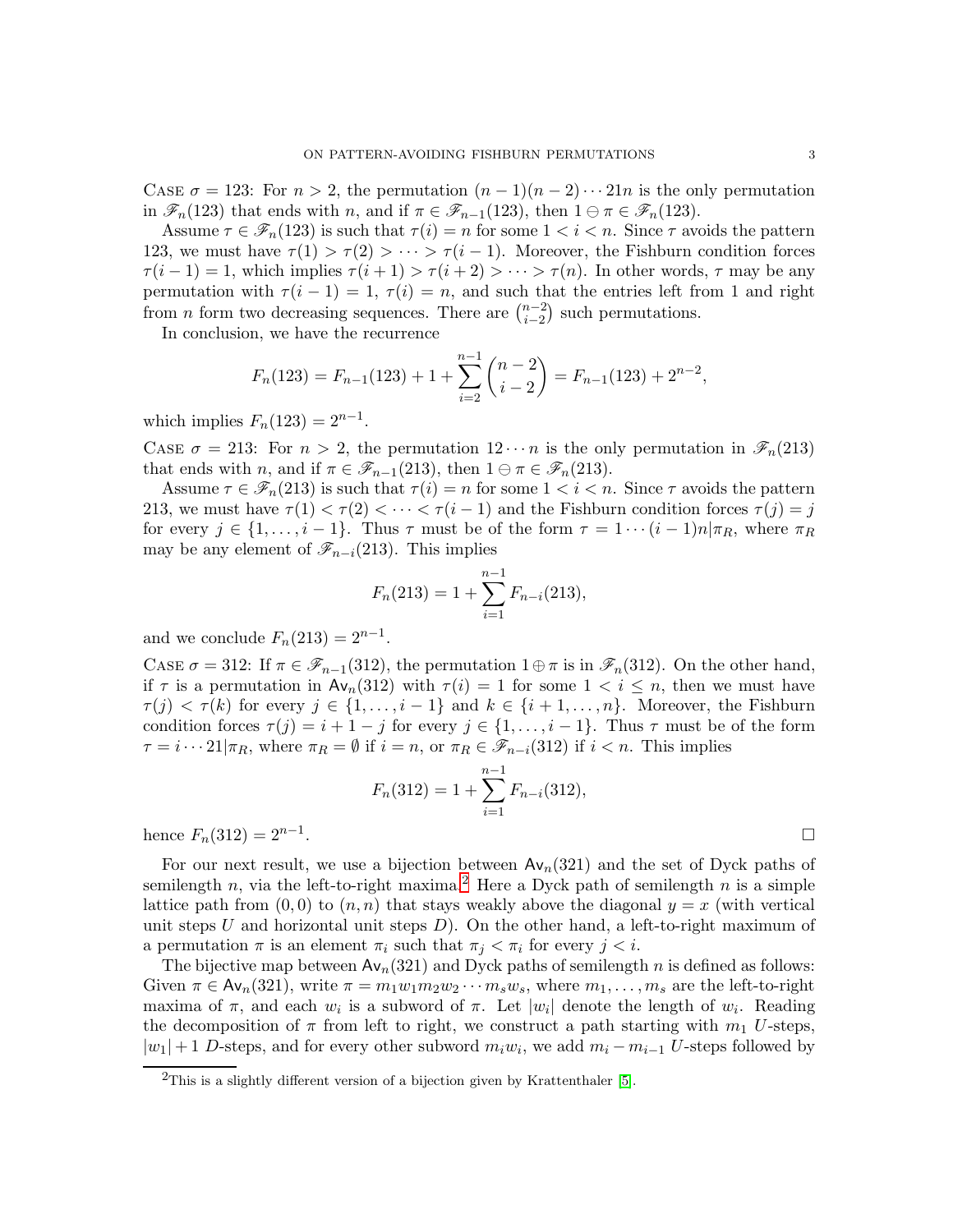$|w_i| + 1$  D-steps. In short, identify the left-to-right maxima in the plot of  $\pi$  and draw your path over them. For example, for  $\pi = 351264 \in Av_6(321)$  we get:

Note that  $\pi = 351264 \notin \mathscr{F}_6$ .

<span id="page-3-1"></span>**Theorem 2.2.** The set  $\mathscr{F}_n(321)$  is in bijection with the set of Dyck paths of semilength n that avoid the subpath  $UUDU$ . By [\[6,](#page-13-4) Prop. 5] we then have

$$
F_n(321) = \sum_{j=0}^{\lfloor (n-1)/2 \rfloor} \frac{(-1)^j}{n-j} {n-j \choose j} {2n-3j \choose n-j+1}.
$$

This is sequence [\[7,](#page-13-0) A105633].

*Proof.* Under the above bijection, an ascent  $\pi_i < \pi_{i+1}$  in  $\pi \in Av_n(321)$  with  $k = \pi_{i+1} - \pi_i$ generates the subpath  $UDU^k$  in the corresponding Dyck path  $P_{\pi}$ , and if  $\pi_i - 1 = \pi_j$  for some  $j > i + 1$ , then  $P_{\pi}$  must necessarily contain the subpath  $UUDU^k$ . Thus we have that  $\pi$  avoids the pattern **if** if and only if  $P_{\pi}$  avoids  $UUDU$ .

**Indecomposable permutations.** Let  $\mathscr{F}_n^{\text{ind}}(\sigma)$  be the set of indecomposable Fishburn permutations that avoid the pattern  $\sigma$ , and let  $IF_n(\sigma)$  denote the number of elements in  $\mathscr{F}_n^{\text{ind}}(\sigma)$ . Observe that for every  $\sigma$  of size  $\geq 3$ , we have  $IF_1(\sigma) = 1$  and  $IF_2(\sigma) = 1$ .

We start with a fundamental known lemma, see e.g. [\[3,](#page-13-5) Lem. 3.1].

<span id="page-3-0"></span>**Lemma 2.3.** If a pattern  $\sigma$  is indecomposable, then the sequence  $|\mathsf{Av}_n(\sigma)|$  is the INVERT transform of the sequence  $|\mathsf{Av}_n^{\text{ind}}(\sigma)|$ . That is, if  $A^{\sigma}(x)$  and  $A^{\sigma}_{I}(x)$  are the corresponding generating functions, then

$$
1 + A^{\sigma}(x) = \frac{1}{1 - A_I^{\sigma}(x)}
$$
, and so  $A_I^{\sigma}(x) = \frac{A^{\sigma}(x)}{1 + A^{\sigma}(x)}$ .

In particular, since 231 is indecomposable, these identities are also valid for Fishburn permutations. The sequence  $(F_n)_{n\in\mathbb{N}}$  that enumerates indecomposable Fishburn permutations of size n starts with

 $1, 1, 2, 6, 23, 104, 534, 3051, 19155, 130997, \ldots$ 

**Theorem 2.4.** For  $n > 1$ , we have  $IF_n(123) = 2^{n-1} - (n-1)$ .

*Proof.* As discussed in the proof of Theorem [2.1,](#page-1-1) for  $n > 2$  the set  $\mathscr{F}_n(123)$  consists of elements of the form  $1\ominus\pi$  with  $\pi \in \mathscr{F}_{n-1}(123)$ , and elements of the form  $\tau = (i-1)\cdots 1n|\pi_R$ for some  $1 < i \leq n$  and  $\pi_R \in \mathscr{F}_{n-i}(123)$ . This forces  $\pi_R = \emptyset$  if  $i = n$ , and  $\pi_R = (n-1)\cdots i$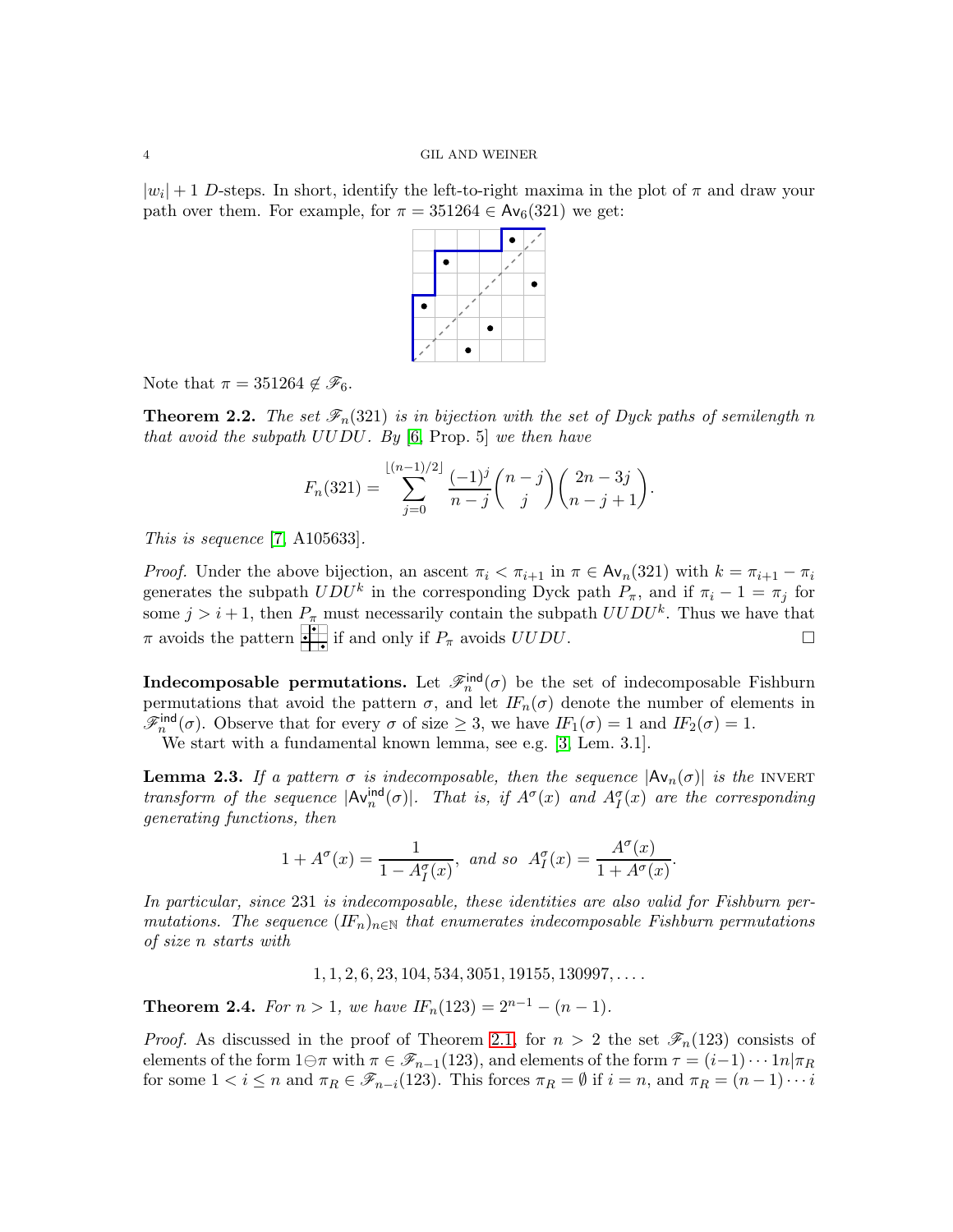if  $i < n$ . Thus the only decomposable elements of  $\mathscr{F}_n(123)$  are the  $n-1$  permutations

$$
1n(n-1)\cdots 32,
$$
  
\n
$$
21n(n-1)\cdots 3,
$$
  
\n
$$
\vdots
$$
  
\n
$$
(n-1)\cdots 321n.
$$

In conclusion,  $IF_n(123) = F_n(123) - (n-1) = 2^{n-1} - (n-1)$ . □

**Theorem 2.5.** For  $n > 1$  and  $\sigma \in \{132, 213\}$ , we have  $IF_n(\sigma) = 2^{n-2}$ .

*Proof.* From the proof of Theorem [2.1,](#page-1-1) we know that for  $n > 1$  every element of  $\mathscr{F}_n(132)$ must be of the form  $1 \ominus \pi$  or  $\pi \oplus 1$  with  $\pi \in \mathscr{F}_{n-1}(132)$ . Since  $\pi \oplus 1$  is decomposable and  $1 \ominus \pi$  is indecomposable, we have

$$
\mathscr{F}_n^{\text{ind}}(132) = \{1 \ominus \pi : \pi \in \mathscr{F}_{n-1}(132)\}.
$$

We also know that  $\mathscr{F}_n(213)$  consists of elements of the form  $1 \ominus \pi$  with  $\pi \in \mathscr{F}_{n-1}(213)$ , and elements of the form  $\tau = (1 \cdots (i-1)) \oplus (1 \ominus \pi_R)$  for some  $1 < i \leq n$  (with  $\pi_R = \emptyset$ when  $i = n$ ). Thus

$$
\mathscr{F}_n^{\text{ind}}(213) = \{1 \ominus \pi : \pi \in \mathscr{F}_{n-1}(213)\}.
$$
  
In conclusion, if  $\sigma \in \{132, 213\}$ , we have  $IF_n(\sigma) = F_{n-1}(\sigma) = 2^{n-2}$ .

Let  $F^{\sigma}(x)$  and  $F^{\sigma}(x)$  be the generating functions associated with  $(F_n(\sigma))_{n\in\mathbb{N}}$  and  $(IF_n(\sigma))_{n\in\mathbb{N}}$ , respectively.

**Theorem 2.6.** For  $\sigma \in \{231, 312, 321\}$ , we have

$$
IF^{\sigma}(x) = \frac{F^{\sigma}(x)}{1 + F^{\sigma}(x)}.
$$

In particular,  $IF_n(231) = C_{n-1}$  and  $IF_n(312) = 1$ .

*Proof.* This follows from  $(2.1)$ , Theorem [2.1,](#page-1-1) and Lemma [2.3.](#page-3-0)

**Theorem 2.7.** The enumerating sequence  $a_n = IF_n(321)$  satisfies the recurrence relation

$$
a_n = a_{n-1} + \sum_{j=2}^{n-2} a_j a_{n-j} \text{ for } n \ge 4,
$$

with  $a_1 = a_2 = a_3 = 1$ . This is sequence [\[7,](#page-13-0) A082582].

Proof. We use the same Dyck path approach as in the proof of Theorem [2.2.](#page-3-1) Under this bijection, indecomposable permutations correspond to Dyck paths that do not touch the line  $y = x$  except at the end points.

Let  $\mathcal{A}_n$  be the set of Dyck paths corresponding to  $\mathscr{F}_n^{\text{ind}}(321)$ . We will prove that  $a_n = |\mathcal{A}_n|$ satisfies the claimed recurrence relation. Clearly, for  $n = 1, 2, 3$ , the only indecomposable Fishburn permutations are 1, 21, and 312, which correspond to the Dyck paths  $UD, U^2D^2$ , and  $U^3 D^3$ , respectively. Thus  $a_1 = a_2 = a_3 = 1$ .

Note that indecomposable permutations may not start with 1 or end with  $n$ . Moreover, every element of  $\pi \in \mathscr{F}_n^{\text{ind}}(321)$  must be of the form  $m1\pi(3)\cdots\pi(n)$  with  $m\geq 3$ . Therefore,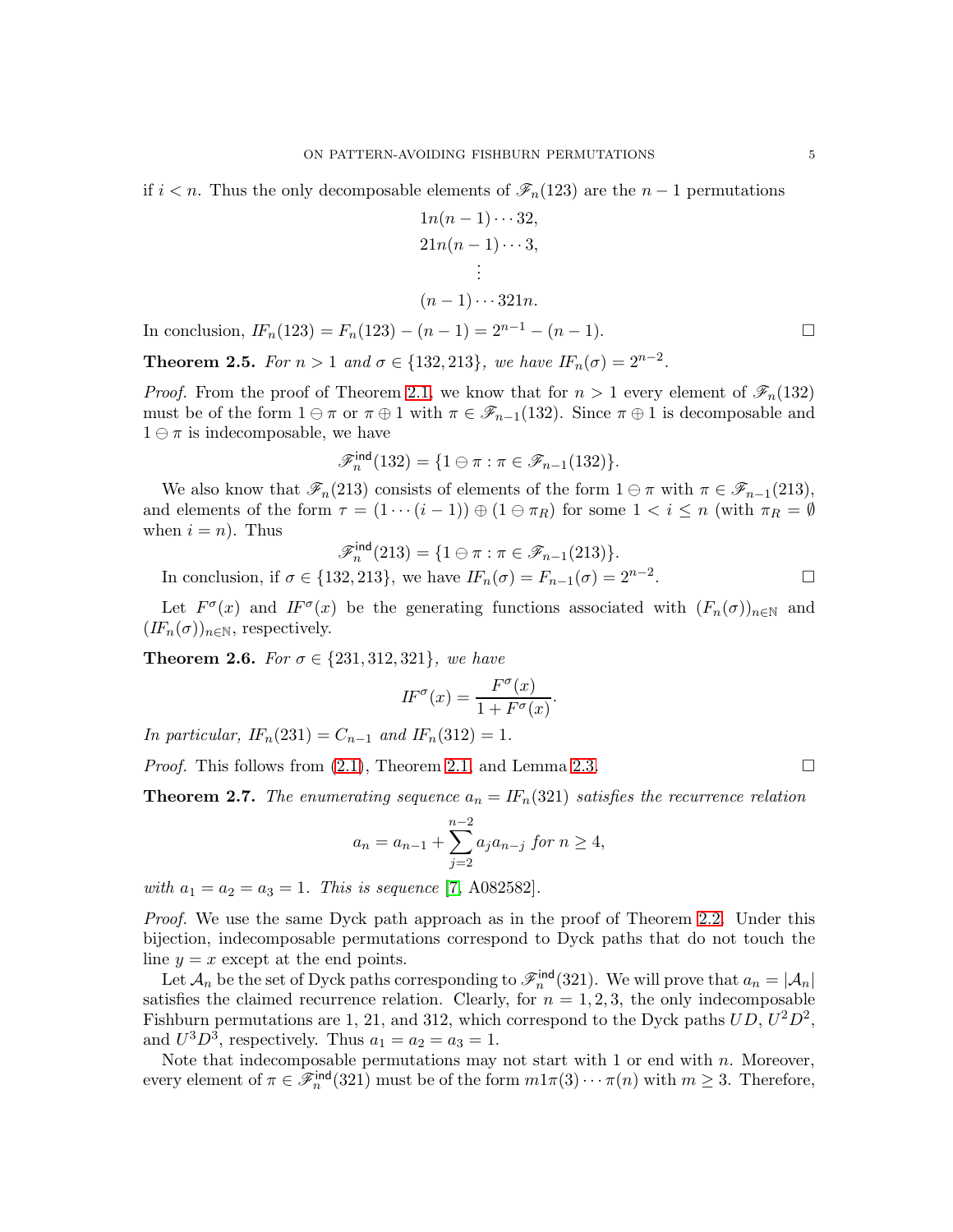the elements of  $\mathcal{A}_n$  have no peaks at the points  $(0, 1), (0, 2),$  or  $(n - 1, n)$ , and for  $n > 3$ their first return to the line  $y = x + 1$  happens at a lattice point  $(x, x + 1)$  with  $x \in [2, n-1]$ .

Dyck paths in  $\mathcal{A}_n$  having  $(n-1,n)$  as their first return to  $y=x+1$ , are in one-to-one correspondence with the elements of  $A_{n-1}$  (just remove the first U and the last D of the longer path). Now, for  $j \in \{2, ..., n-2\}$ , the set of paths  $P \in \mathcal{A}_n$  having first return to  $y = x + 1$  at the point  $(j, j + 1)$  corresponds uniquely to the set of all pairs  $(P_j, P_{n-j})$  with  $P_j \in \mathcal{A}_j$  and  $P_j \in \mathcal{A}_{n-j}$ . For example,



This implies that there are  $a_j a_{n-j}$  paths in  $\mathcal{A}_n$  having the point  $(j, j + 1)$  as their first return to the line  $y = x + 1$ . Finally, summing over j gives the claimed identity.

Here is a summary of our enumeration results for patterns of size 3:

| Pattern $\sigma$   | $ \mathscr{F}_n(\sigma) $                          | <b>OEIS</b> |
|--------------------|----------------------------------------------------|-------------|
| 123, 132, 213, 312 | $1, 2, 4, 8, 16, 32, 64, 128, 256, 512, \ldots$    | A000079     |
| 231                | $1, 2, 5, 14, 42, 132, 429, 1430, 4862, \ldots$    | A000108     |
| 321                | $1, 2, 4, 9, 22, 57, 154, 429, 1223, 3550, \ldots$ | A105633     |

<span id="page-5-0"></span>TABLE 1.  $\sigma$ -avoiding Fishburn permutations.

| Pattern $\sigma$ | $ \mathscr{F}_n^{\text{ind}}(\sigma) $             | <b>OEIS</b> |
|------------------|----------------------------------------------------|-------------|
| 123              | $1, 1, 2, 5, 12, 27, 58, 121, 248, 503, \ldots$    | A000325     |
| 132, 213         | $1, 1, 2, 4, 8, 16, 32, 64, 128, 256, \ldots$      | A000079     |
| 231              | $1, 1, 2, 5, 14, 42, 132, 429, 1430, 4862, \ldots$ | A000108     |
| 312              | $1, 1, 1, 1, 1, 1, 1, 1, 1, 1, \ldots$             | A000012     |
| 321              | $1, 1, 1, 2, 5, 13, 35, 97, 275, 794, \ldots$      | A082582     |

TABLE 2.  $\sigma$ -avoiding indecomposable Fishburn permutations.

### <span id="page-5-1"></span>3. Avoiding patterns of size 4

<span id="page-5-2"></span>In this section, we discuss the enumeration of Fishburn permutations that avoid a pattern of size 4. There are at least 13 Wilf equivalence classes that we break down into three categories: 10 classes with a single pattern, 2 classes with (conjecturally) three patterns each, and a larger class with eight patterns enumerated by the Catalan numbers.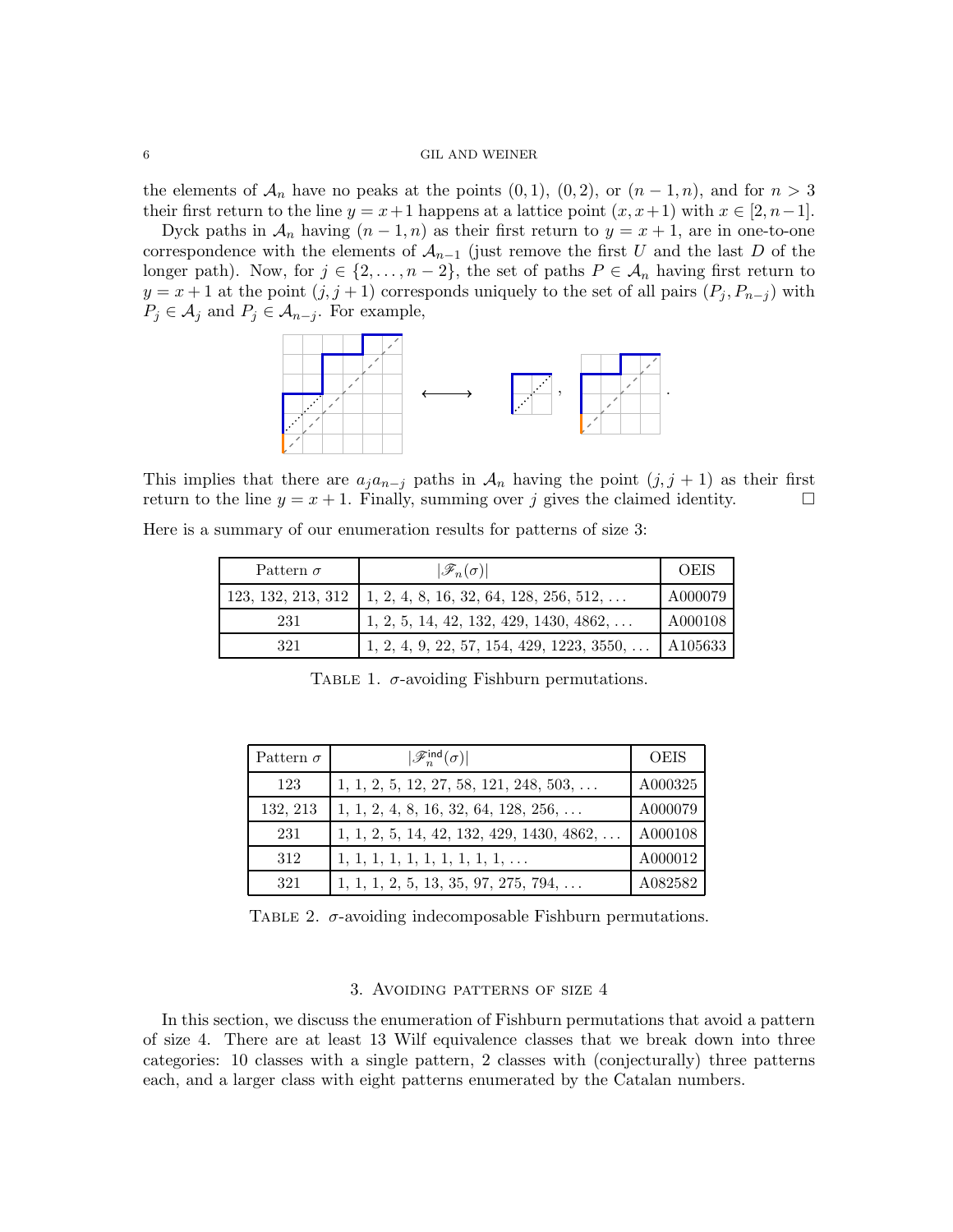| Pattern $\sigma$ | $ \mathscr{F}_n(\sigma) $                 | <b>OEIS</b> |
|------------------|-------------------------------------------|-------------|
| 1342             | $1, 2, 5, 15, 51, 188, 731, 2950, \ldots$ | A007317     |
| 1432             | $1, 2, 5, 14, 43, 142, 495, 1796, \ldots$ |             |
| 2314             | $1, 2, 5, 15, 52, 200, 827, 3601, \ldots$ |             |
| 2341             | $1, 2, 5, 15, 52, 202, 858, 3910, \ldots$ |             |
| 3412             | $1, 2, 5, 15, 52, 201, 843, 3764, \ldots$ | A202062(?)  |
| 3421             | $1, 2, 5, 15, 52, 203, 874, 4076, \ldots$ |             |
| 4123             | $1, 2, 5, 14, 42, 133, 442, 1535, \ldots$ |             |
| 4231             | $1, 2, 5, 15, 52, 201, 843, 3765, \ldots$ |             |
| 4312             | $1, 2, 5, 14, 43, 143, 508, 1905, \ldots$ |             |
| 4321             | $1, 2, 5, 14, 45, 162, 639, 2713, \ldots$ |             |

<span id="page-6-0"></span>Table 3. Equivalence classes with a single pattern

We will provide a proof for the enumeration of the class  $\mathscr{F}_n(1342)$ , but our main focus in this paper will be on the enumeration of the equivalence class given in Table [4.](#page-7-0)

For the remaining patterns we have the following conjectures.

Conjecture.  $\mathscr{F}_n(2413) \sim \mathscr{F}_n(2431) \sim \mathscr{F}_n(3241)$ .

Conjecture.  $\mathscr{F}_n(3214) \sim \mathscr{F}_n(4132) \sim \mathscr{F}_n(4213)$ .

Our first result of this section involves the binomial transform of the Catalan numbers, namely the sequence [\[7,](#page-13-0) A007317].

## Theorem 3.1.

$$
F_n(1342) = \sum_{k=1}^n \binom{n-1}{k-1} C_{n-k}.
$$

*Proof.* Let  $\mathcal{A}_{n,k}$  be the set of all permutations  $\pi \in S_n$  such that

$$
\circ \ \pi(k) = 1 \text{ and } \pi(1) > \pi(2) > \cdots > \pi(k-1),
$$

$$
\circ \ \pi(k+1)\cdots\pi(n) \in \mathsf{Av}_{n-k}(231),
$$

and let  $\mathscr{A}_n = \bigcup_{k=1}^n \mathcal{A}_{n,k}$ . Clearly,

$$
|\mathcal{A}_n| = \sum_{k=1}^n |\mathcal{A}_{n,k}| = \sum_{k=1}^n {n-1 \choose k-1} C_{n-k}.
$$

We will prove the theorem by showing that  $\mathscr{A}_n = \mathscr{F}_n(1342)$ .

First of all, since  $A_{n,k} \subset \mathsf{Av}_n(1342)$  and  $\mathsf{Av}_{n-k}(231) = \mathscr{F}_{n-k}(231)$  for every n and k, we have  $\mathscr{A}_n \subset \mathscr{F}_n(1342)$ .

Going in the other direction, let  $\pi \in \mathscr{F}_n(1342)$  and let k be such that  $\pi(k) = 1$ . Thus  $\pi$  is of the form  $\pi = \pi(1) \cdots \pi(k-1) 1 \pi(k+1) \cdots \pi(n)$ , which implies  $\pi(k+1) \cdots \pi(n) \in$ Av<sub>n−k</sub>(231). Now, if there is a  $j \in \{1, ..., k-2\}$  such that

$$
\pi(1) > \dots > \pi(j) < \pi(j+1),
$$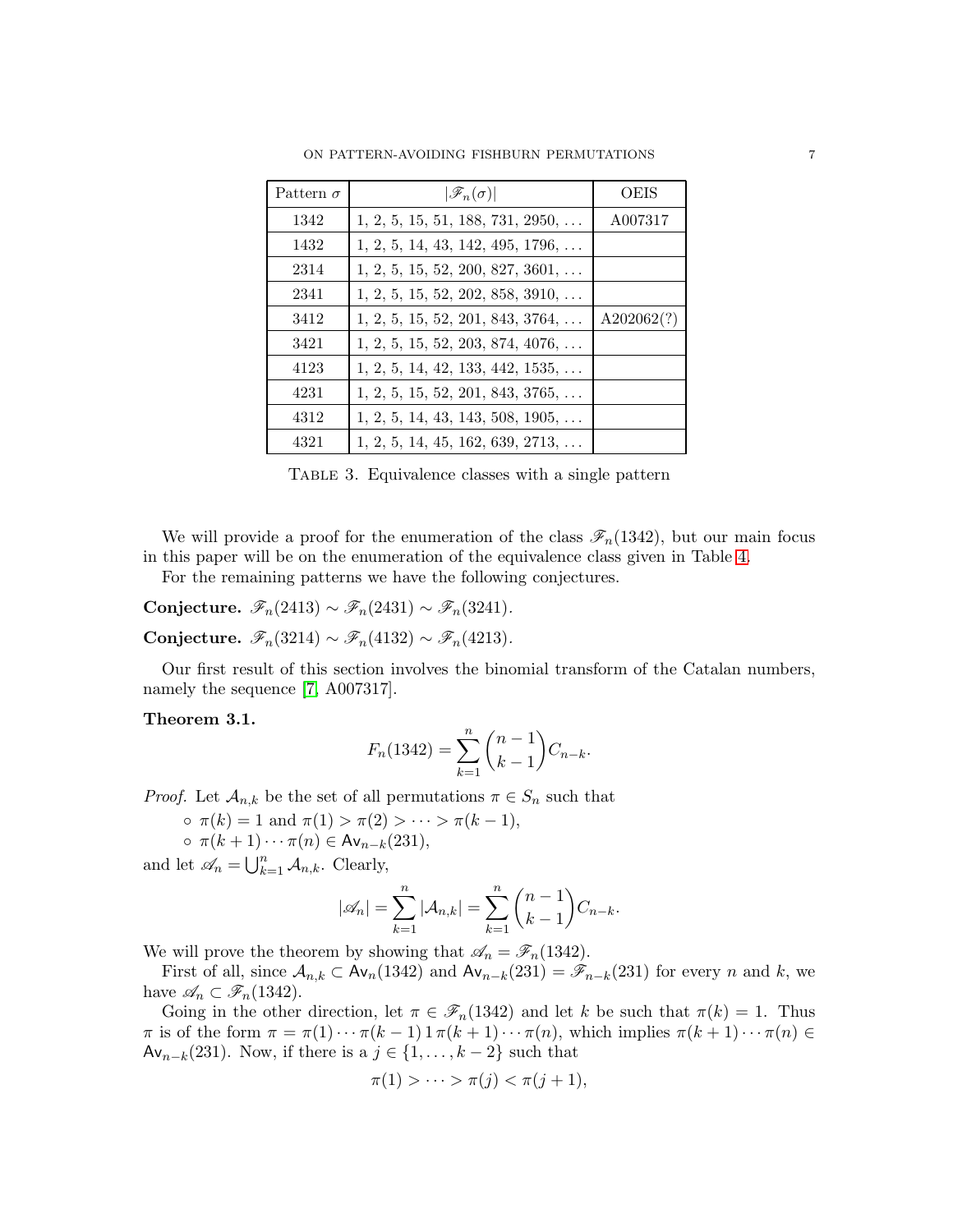then  $\pi(j) - 1 = \pi(\ell)$  for some  $\ell > j + 1$ , and the pattern  $\pi(j)\pi(j+1)\pi(\ell)$  would violate the Fishburn condition. In other words, the entries left from  $\pi(k) = 1$  must form a decreasing sequence, which implies  $\pi \in A_{n,k} \subset \mathscr{A}_n$ . Thus  $\mathscr{F}_n(1342) \subset \mathscr{A}_n$ , and we conclude that  $\mathscr{A}_n = \mathscr{F}_n(1342).$ 

| Pattern $\sigma$                                  | $ \mathscr{F}_n(\sigma) $                       | <b>OEIS</b> |
|---------------------------------------------------|-------------------------------------------------|-------------|
| 1234, 1243, 1324, 1423,<br>2134, 2143, 3124, 3142 | $1, 2, 5, 14, 42, 132, 429, 1430, 4862, \ldots$ | A000108     |

<span id="page-7-0"></span>

|--|--|

Catalan equivalence class. The remaining part of this section is devoted to prove that  $|\mathscr{F}_n(\sigma)| = C_n$  for every  $\sigma \in \{1234, 1243, 1324, 1423, 2134, 2143, 3124, 3142\}.$ 

<span id="page-7-2"></span>**Theorem 3.2.** We have  $\mathscr{F}_n(3142) = \mathscr{F}_n(231)$ , hence  $F_n(3142) = C_n$ .

*Proof.* Since 3142 contains the pattern 231, we have  $\mathscr{F}_n(231) \subseteq \mathscr{F}_n(3142)$ .

To prove the reverse inclusion, suppose there exists  $\pi \in \mathscr{F}_n(3142)$  such that  $\pi$  contains the pattern 231. Let  $i < j < k$  be the positions of the most-left closest 231 pattern contained in  $\pi$ . By that we mean:

- $\sigma \pi(k) < \pi(i) < \pi(j),$
- $\circ \pi(i)$  is the most-left entry of  $\pi$  involved in a 231 pattern,
- $\circ \pi(j)$  is the first entry with  $j > i$  such that  $\pi(i) < \pi(j)$ ,
- $\circ \pi(k)$  is the largest entry with  $k > j$  such that  $\pi(k) < \pi(i)$ .

In other words, assume the plot of  $\pi$  is of the form



where no elements of  $\pi$  may occur in the shaded regions. It follows that, if  $\ell$  is the position of  $\pi(k) + 1$ , then  $i \leq \ell \leq j$ . But this is not possible since,  $\pi(\ell) \leq \pi(\ell+1)$  violates the Fishburn condition, and  $\pi(\ell) > \pi(\ell+1)$  implies  $\pi(k) > \pi(\ell+1)$  which forces the existence of a 3142 pattern. In conclusion, no permutation  $\pi \in \mathscr{F}_n(3142)$  is allowed to contain a 231 pattern. Therefore,  $\mathscr{F}_n(3142) \subseteq \mathscr{F}_n(231)$  and we obtain the claimed equality.

<span id="page-7-1"></span>Theorem 3.3.  $\mathscr{F}_n(1234) \sim \mathscr{F}_n(1243)$  and  $\mathscr{F}_n(2134) \sim \mathscr{F}_n(2143)$ .

Proof. In order to prove both Wilf equivalence relations, we use a bijection

$$
\phi: \mathsf{Av}_n(\tau \oplus 12) \to \mathsf{Av}_n(\tau \oplus 21)
$$

given by West in [\[8\]](#page-13-6), which we proceed to describe.

For  $\pi \in S_n$  and  $\sigma \in S_k$ ,  $k < n$ , let  $B_{\pi}(\sigma)$  be the set of maximal values of all instance of the pattern  $\sigma$  in the permutation  $\pi$ . For example,  $B_{\pi}(\sigma) = \emptyset$  if  $\pi$  avoids  $\sigma$ , and for  $\pi = 531968274$  we have  $B_{\pi}(123) = \{4, 7, 8\}.$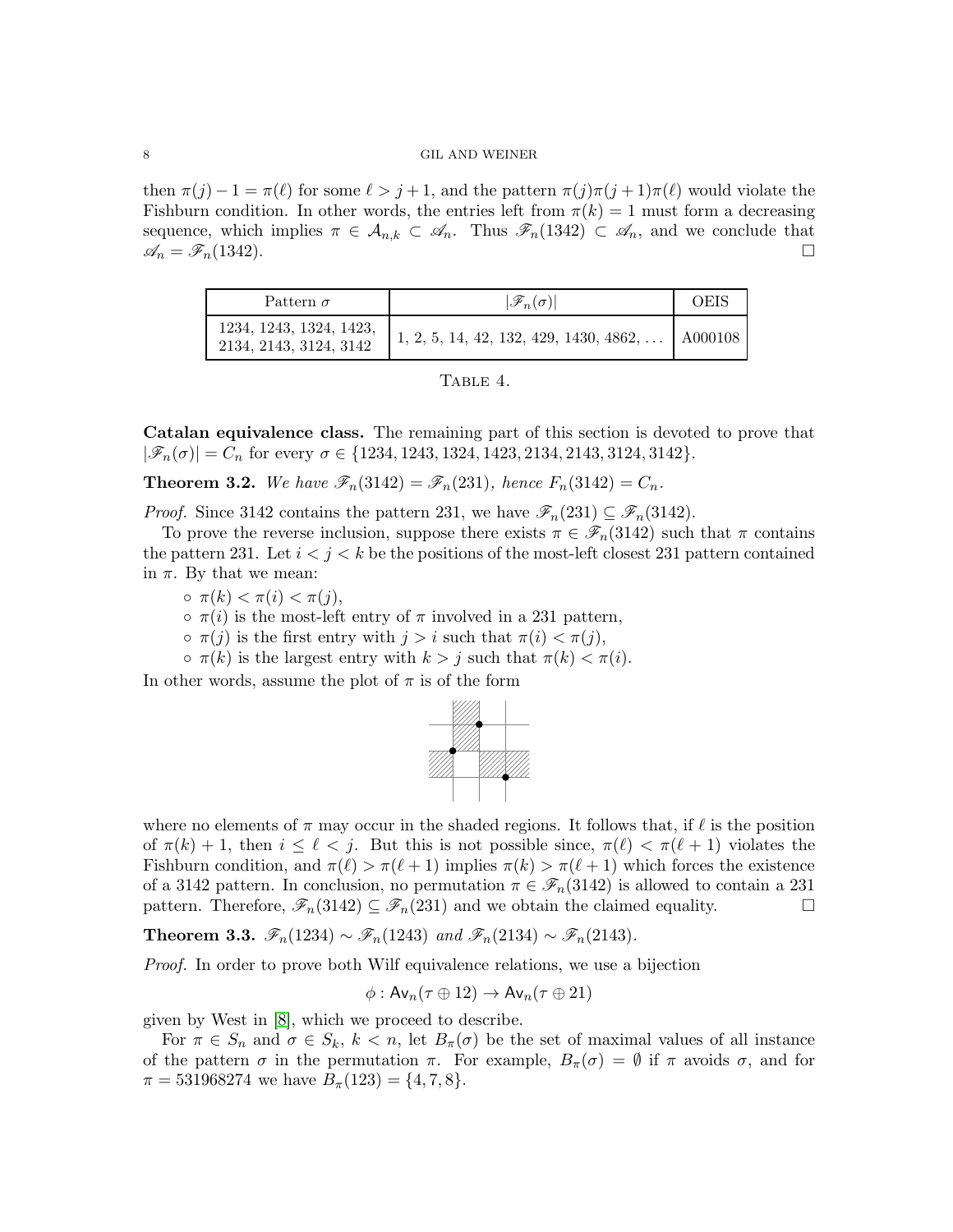

FIGURE 1.  $\pi = 531968274$  and  $B_{\pi}(123) = \{4, 7, 8\}$ 

For  $\pi \in Av_n(\tau \oplus 12)$ , let  $\ell$  be the number of elements in  $B_{\pi}(\tau \oplus 1)$ . If  $\ell = 0$ , we define  $\phi(\pi) = \pi$ . If  $\ell > 0$ , we let  $i_1 < \cdots < i_\ell$  be the positions in  $\pi$  of the elements of  $B_\pi(\tau \oplus 1)$ and define

$$
\tilde{\pi}(j) = \pi(j) \text{ if } j \notin \{i_1, \ldots, i_\ell\}.
$$

Note that  $\pi \in \mathsf{Av}_n(\tau \oplus 12)$  implies  $\pi(i_1) > \cdots > \pi(i_\ell)$ .

Let  $b_1$  be the smallest element of  $B_\pi(\tau \oplus 1)$  such that  $\tilde{\pi}(1) \cdots \tilde{\pi}(i_1-1)b_1$  contains the pattern  $\tau \oplus 1$ . Define

$$
\tilde{\pi}(i_1)=b_1.
$$

Iteratively, for  $k = 2, ..., \ell$ , we let  $b_k$  be the smallest element of  $B_{\pi}(\tau \oplus 1) \setminus \{b_1, ..., b_{k-1}\}\$ such that  $\tilde{\pi}(1) \cdots \tilde{\pi}(i_k - 1)b_k$  contains the pattern  $\tau \oplus 1$ . We then define

$$
\tilde{\pi}(i_k) = b_k \text{ for } k = 2, \dots, \ell,
$$

to complete the definition of  $\tilde{\pi} = \phi(\pi)$ .

For example, for  $\pi = 531968274$  and  $\tau = 12$ , we have  $\ell = 3$  and  $\tilde{\pi} = 531967248$ .

FIGURE 2.  $\tilde{\pi} = \phi(531968274) = 531967248$ 

It is easy to check that the map  $\phi$  induces a bijection

$$
\phi : \mathscr{F}_n(\tau \oplus 12) \to \mathscr{F}_n(\tau \oplus 21).
$$

Indeed, if  $\pi(i_k) \in B_{\pi}(\tau \oplus 1)$  is such that  $\pi(i_k - 1) < \pi(i_k)$ , then  $\tilde{\pi}(i_k - 1) = \pi(i_k - 1)$  and the pair  $\tilde{\pi}(i_k - 1), \tilde{\pi}(i_k)$  does not create a pattern  $\begin{array}{c} \blacksquare \\ \blacksquare \end{array}$ .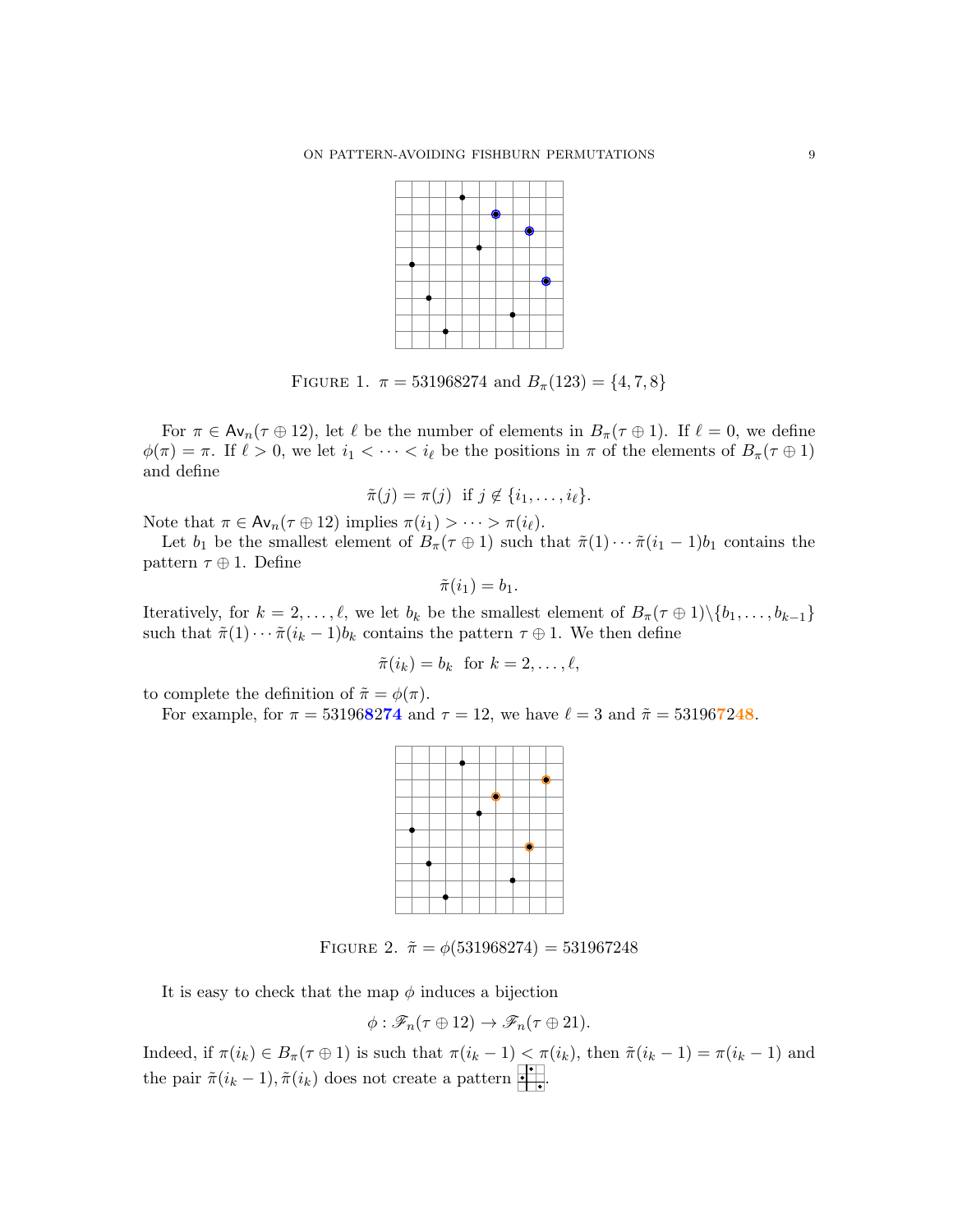On the other hand, if  $\pi(i_1) > \cdots > \pi(i_k)$  is a maximal descent of elements from  $B_{\pi}(\tau \oplus 1)$ , and if  $\pi(i_j) - 1 > 0$  (for  $j \in \{1, ..., k\}$ ) is not part of that descent, then  $\pi(i_j) - 1$  must be left from  $\pi(i_1)$  and so any ascent in  $\tilde{\pi}(i_1)\cdots\tilde{\pi}(i_k)$  cannot create the pattern  $\begin{array}{c} \blacksquare\end{array}$ .

Thus, if  $\pi \in \mathsf{Av}_n(\tau \oplus 12)$  is Fishburn, so is  $\tilde{\pi} = \phi(\pi) \in \mathsf{Av}_n(\tau \oplus 21)$ .

<span id="page-9-1"></span>Theorem 3.4.  $\mathscr{F}_n(1423) \sim \mathscr{F}_n(1243) \sim \mathscr{F}_n(1234) \sim \mathscr{F}_n(1324)$ .

*Proof.* Let  $\alpha : \mathscr{F}_n(1423) \to \mathscr{F}_n(1243)$  be the map defined through the following algorithm.

Algorithm  $\alpha$ : Let  $\pi \in \mathscr{F}_n(1423)$  and set  $\tilde{\pi} = \pi$ .

- Step 1: If  $\tilde{\pi} \notin \mathsf{Av}_n(1243)$ , let  $i < j < k < \ell$  be the positions of the most-left 1243 pattern contained in  $\tilde{\pi}$ . Redefine  $\tilde{\pi}$  by moving  $\tilde{\pi}(k)$  to position j, shifting the entries at positions j through  $k-1$  one step to the right.
- Step 2: If  $\tilde{\pi} \in Av_n(1243)$ , then return  $\alpha(\pi) = \tilde{\pi}$ ; otherwise go to Step 1.

For example, for  $\pi = 2135476 \in \mathcal{F}(1423)$ , the above algorithm yields

2135476 → 2153476 
$$
\notin
$$
 Av(1243)  
\n $\swarrow$   
\n2153476 → 2175346  $\in$  Av(1243)

21364 − 21544 − 21544 − 21544 − 21544 − 21544 − 21544 − 21544 − 21544 − 21544 − 21544

and so  $\alpha(\pi) = 2175346 \in \mathcal{F}(1243)$ .

Observe that the map  $\alpha$  changes every 1243 pattern into a 1423 pattern. To see that it preserves the Fishburn condition, let  $\pi \in \mathscr{F}_n(1423)$  be such that  $\pi(i), \pi(j), \pi(k), \pi(\ell)$  form a most-left 1243 pattern. Thus, at first,  $\pi$  must be of the form



where no elements of  $\pi$  may occur in the shaded regions. In particular, we must have

(3.1)  $\pi(j-1) < \pi(j)$  and  $\pi(k-1) < \pi(k)$ .

Hence the step of moving  $\pi(k)$  to position j does not create a new ascent, and therefore it cannot create a pattern  $\begin{array}{c} \begin{array}{c} \bullet \\ \bullet \end{array}$ . After one iteration,  $\tilde{\pi}$  takes the form

<span id="page-9-0"></span>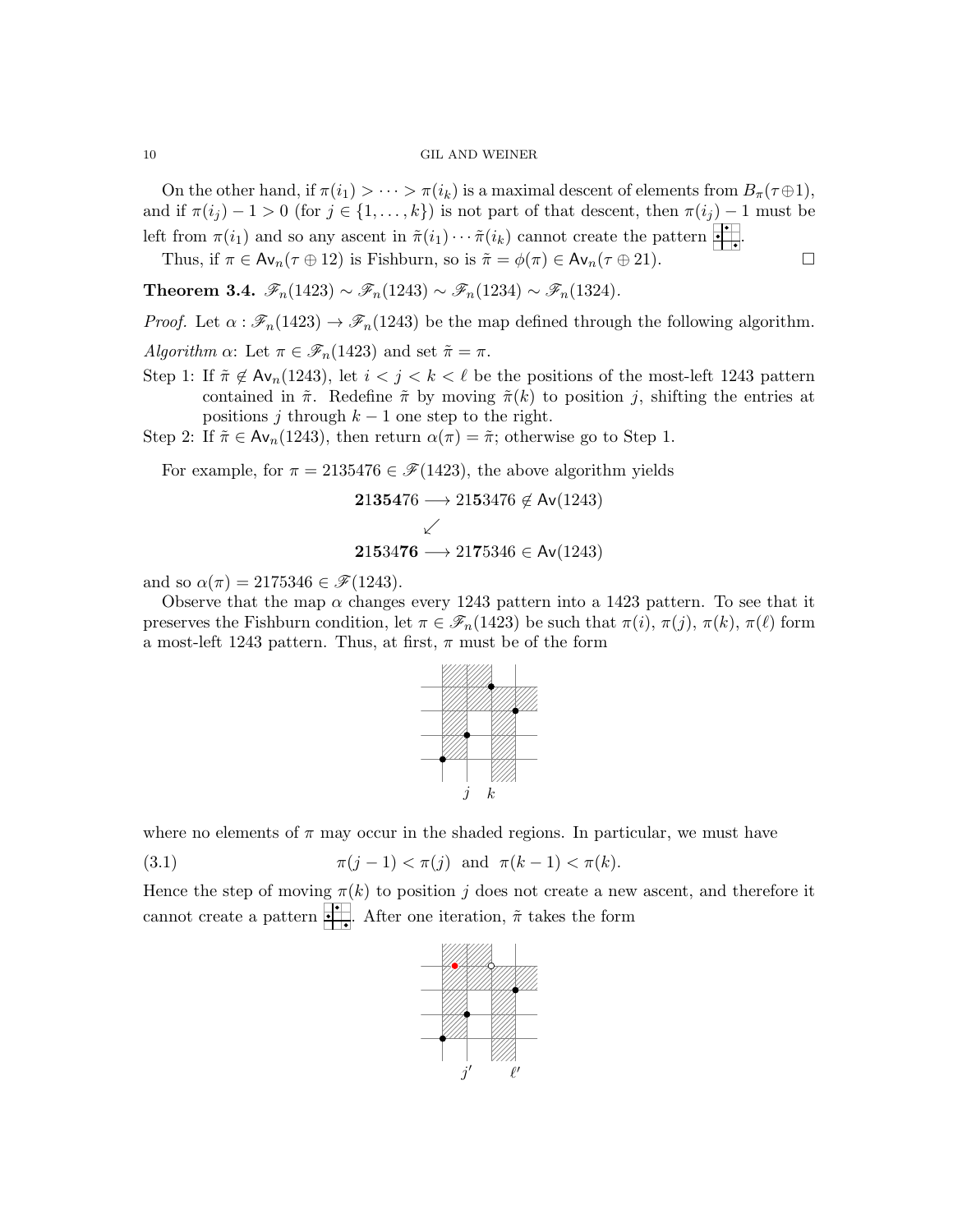and if the most-left 1243 pattern  $\tilde{\pi}(i)$ ,  $\tilde{\pi}(j)$ ,  $\tilde{\pi}(k)$ ,  $\tilde{\pi}(l)$  contained in  $\tilde{\pi}$  has its second entry at a position different from j', then  $\tilde{\pi}$  must satisfy [\(3.1\)](#page-9-0) and no will be created.

Otherwise, if  $j = j'$ , then either  $k = \ell'$  or  $\ell = \ell'$ . In the first case, we have  $\tilde{\pi}(k-1) < \tilde{\pi}(k)$ and  $\tilde{\pi}(k) < \tilde{\pi}(j-1)$ , so moving  $\tilde{\pi}(k)$  to position j does not create a new ascent. On the other hand, if  $\ell = \ell'$ , then  $\tilde{\pi}(k) > \tilde{\pi}(j-1)$  but  $\tilde{\pi}(j-1)-1$  must be left from  $\tilde{\pi}(i)$ . Therefore, also in this case, applying an iteration of  $\alpha$  will preserve the Fishburn condition.

We conclude that, if  $\pi$  is Fishburn, so is  $\alpha(\pi)$ .

The reverse map  $\beta : \mathscr{F}_n(1243) \to \mathscr{F}_n(1423)$  is given by the following algorithm.

Algorithm  $\beta$ : Let  $\tau \in \mathscr{F}_n(1243)$  and set  $\tilde{\tau} = \tau$ .

- Step 1: If  $\tilde{\tau} \notin \mathsf{Av}_n(1423)$ , let  $i < j < k < \ell$  be the positions of the most-right 1423 pattern contained in  $\tilde{\tau}$ . Redefine  $\tilde{\tau}$  by moving  $\tilde{\tau}(i)$  to position k, shifting the entries at positions  $j + 1$  through k one step to the left.
- Step 2: If  $\tilde{\tau} \in Av_n(1423)$ , then return  $\beta(\tau) = \tilde{\tau}$ ; otherwise go to Step 1.

In conclusion, the map  $\alpha$  gives a bijection  $\mathscr{F}_n(1423) \to \mathscr{F}_n(1243)$ .

With a similar argument, it can be verified that  $\alpha$  also maps  $\mathscr{F}_n(1324) \to \mathscr{F}_n(1234)$ bijectively. Finally, the equivalence  $\mathscr{F}_n(1243) \sim \mathscr{F}_n(1234)$  was shown in Theorem [3.3.](#page-7-1) □

Theorem 3.5.  $\mathscr{F}_n(3142) \sim \mathscr{F}_n(3124) \sim \mathscr{F}_n(1324)$ .

Proof. We will define two maps

 $\mathscr{F}_n(3142) \xrightarrow{\alpha_1} \mathscr{F}_n(3124)$  and  $\mathscr{F}_n(3124) \xrightarrow{\alpha_2} \mathscr{F}_n(1324)$ 

through algorithms similar to the one introduced in the proof of Theorem [3.4.](#page-9-1)

Algorithm  $\alpha_1$ : Let  $\pi \in \mathscr{F}_n(3142)$  and set  $\tilde{\pi} = \pi$ .

Step 1: If  $\tilde{\pi} \notin \mathsf{Av}_n(3124)$ , let  $i < j < k < \ell$  be the positions of the most-left 3124 pattern contained in  $\tilde{\pi}$ . Redefine  $\tilde{\pi}$  by moving  $\tilde{\pi}(\ell)$  to position k, shifting the entries at positions k through  $\ell - 1$  one step to the right.

Step 2: If  $\tilde{\pi} \in Av_n(3124)$ , then return  $\alpha_1(\pi) = \tilde{\pi}$ ; otherwise go to Step 1.

As  $\alpha$  in Theorem [3.4,](#page-9-1) the map  $\alpha_1$  is reversible and preserves the Fishburn condition. For an illustration of the latter claim, here is a sketch of a permutation  $\pi \in \mathscr{F}_n(3142)$  having a most-left 3124 pattern, together with the sketch of  $\tilde{\pi}$  after one iteration of  $\alpha_1$ :



where no elements of the permutation  $\pi$  may occur in the shaded regions.

Since  $\pi(k-1) < \pi(k)$  and  $\pi(\ell-1) < \pi(\ell)$ , the Fishburn condition of  $\pi$  is preserved after the first iteration of  $\alpha_1$ . Further, if  $\tilde{\pi}$  has a most-left 3124 pattern with third entry at position k', then we must have  $\ell > \ell'$  and  $\tilde{\pi}(\ell) > \tilde{\pi}(i)$ . If  $\tilde{\pi}(\ell) < \tilde{\pi}(k'-1)$ , no new ascent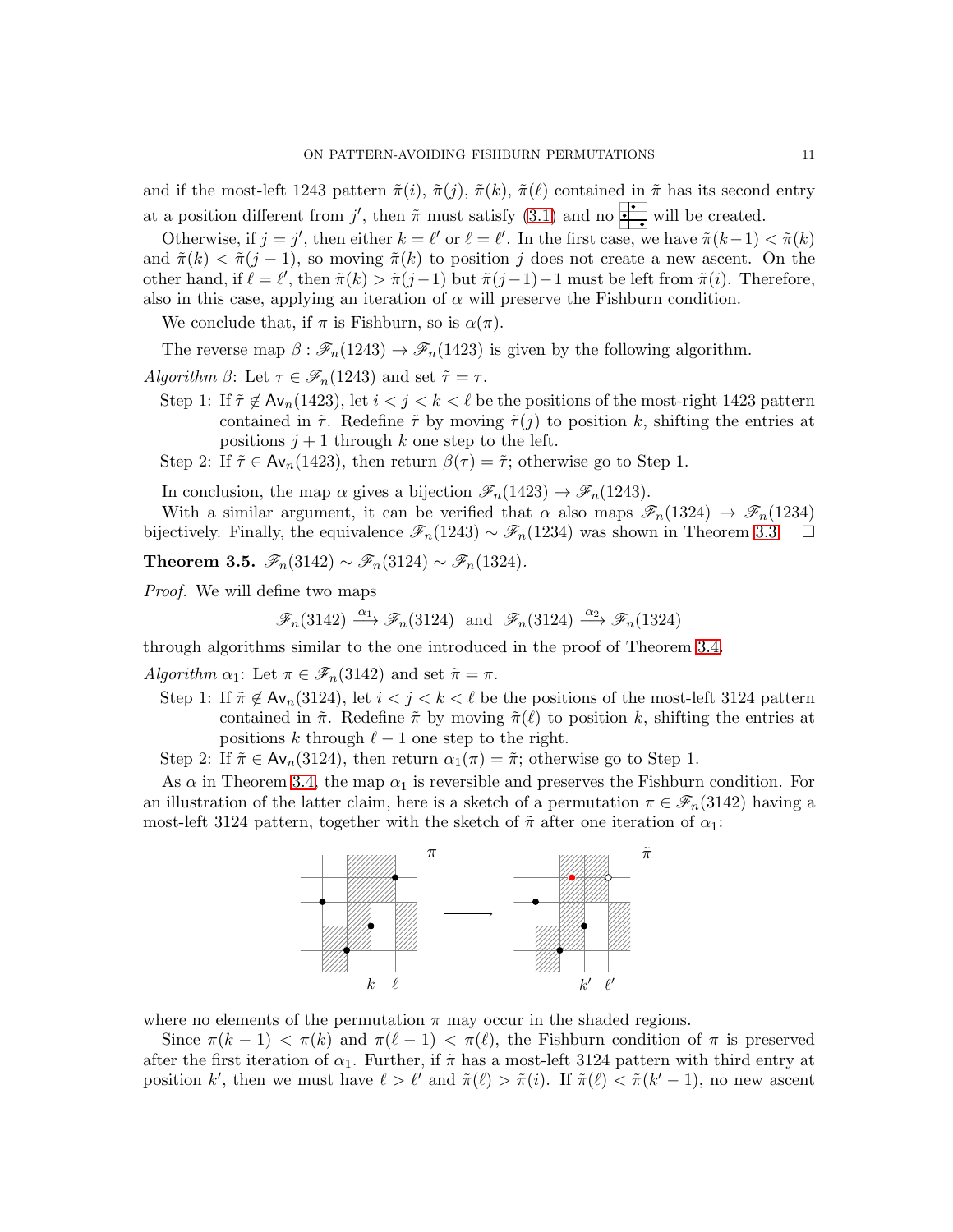can be created when moving  $\tilde{\pi}(\ell)$  to position k'. Otherwise, if  $\tilde{\pi}(\ell) > \tilde{\pi}(k'-1)$ , then either both entries were part of an ascent in the original  $\pi$  or every entry between  $\tilde{\pi}(\ell')$  and  $\tilde{\pi}(\ell)$ must be smaller than  $\tilde{\pi}(j)$ . Since  $\pi \in Av_n(3142)$ , the latter would imply that  $\tilde{\pi}(k'-1) - 1$ is left from  $\pi(j)$ . In any case, no pattern will be created in the next iteration of  $\alpha_1$ .

Since any later iteration of  $\alpha_1$  may essentially be reduced to one of the above cases, we conclude that  $\alpha_1$  preserves the Fishburn condition.

Algorithm  $\alpha_2$ : Let  $\pi \in \mathscr{F}_n(3124)$  and set  $\tilde{\pi} = \pi$ .

- Step 1: If  $\tilde{\pi} \notin \mathsf{Av}_n(1324)$ , let  $i < j < k < \ell$  be the positions of the most-left 1324 pattern contained in  $\tilde{\pi}$ . Redefine  $\tilde{\pi}$  by moving  $\tilde{\pi}(j)$  to position i, shifting the entries at positions i through  $j-1$  one step to the right.
- Step 2: If  $\tilde{\pi} \in Av_n(1324)$ , then return  $\alpha_2(\pi) = \tilde{\pi}$ ; otherwise go to Step 1.

This map is reversible and preserves the Fishburn condition. As before, we will illustrate the Fishburn property by sketching the plot of a permutation  $\pi \in \mathscr{F}_n(3124)$  that contains a most-left 1324 pattern  $\pi(i)$ ,  $\pi(j)$ ,  $\pi(k)$ ,  $\pi(\ell)$ , together with the sketch of the permutation  $\tilde{\pi}$  obtained after one iteration of  $\alpha_2$ :



Since no elements of the permutation  $\pi$  may occur in the shaded regions, we must have either  $i = 1$  or  $\pi(i-1) > \pi(j)$ . Consequently, moving  $\pi(j)$  to position i will not create a new ascent and the Fishburn condition will be preserved.

Similarly, if  $\tilde{\pi}$  has a most-left 1324 pattern with first entry at a position different from i', or if  $\tilde{\pi}(i) = \tilde{\pi}(i')$  and  $\tilde{\pi}(j) < \tilde{\pi}(i'-1)$ , then no new ascent will be created and the next  $\tilde{\pi}$  will be Fishburn. It is not possible to have  $\tilde{\pi}(i) = \tilde{\pi}(i')$  and  $\tilde{\pi}(j) > \tilde{\pi}(i'-1)$ .

In summary,  $\alpha_1$  and  $\alpha_2$  are both bijective maps.

The following theorem completes the enumeration of the Catalan class (see Table [4\)](#page-7-0).

Theorem 3.6.  $\mathscr{F}_n(3142) \sim \mathscr{F}_n(2143)$ .

*Proof.* Let  $\gamma : \mathscr{F}_n(3142) \to \mathscr{F}_n(2143)$  be the map defined through the following algorithm.

Algorithm  $\gamma$ : Let  $\pi \in \mathscr{F}_n(3142)$  and set  $\tilde{\pi} = \pi$ .

Step 1: If  $\tilde{\pi} \notin \mathsf{Av}_n(2143)$ , let  $i < j < k$  be the positions of the most-left 213 pattern contained in  $\tilde{\pi}$  such that  $\tilde{\pi}(i)$ ,  $\tilde{\pi}(j)$ ,  $\tilde{\pi}(k)$ ,  $\tilde{\pi}(\ell)$  form a 2143 pattern for some  $\ell > k$ . Let  $\ell_m$  be the position of the smallest such  $\tilde{\pi}(\ell)$ , and let

$$
Q = \{q \in [n] : \tilde{\pi}(i) \leq \tilde{\pi}(q) < \tilde{\pi}(\ell_m)\}.
$$

Redefine  $\tilde{\pi}$  by replacing  $\tilde{\pi}(\ell_m)$  with  $\tilde{\pi}(i)$ , adding 1 to  $\tilde{\pi}(q)$  for every  $q \in Q$ . Step 2: If  $\tilde{\pi} \in Av_n(2143)$ , then return  $\gamma(\pi) = \tilde{\pi}$ ; otherwise go to Step 1.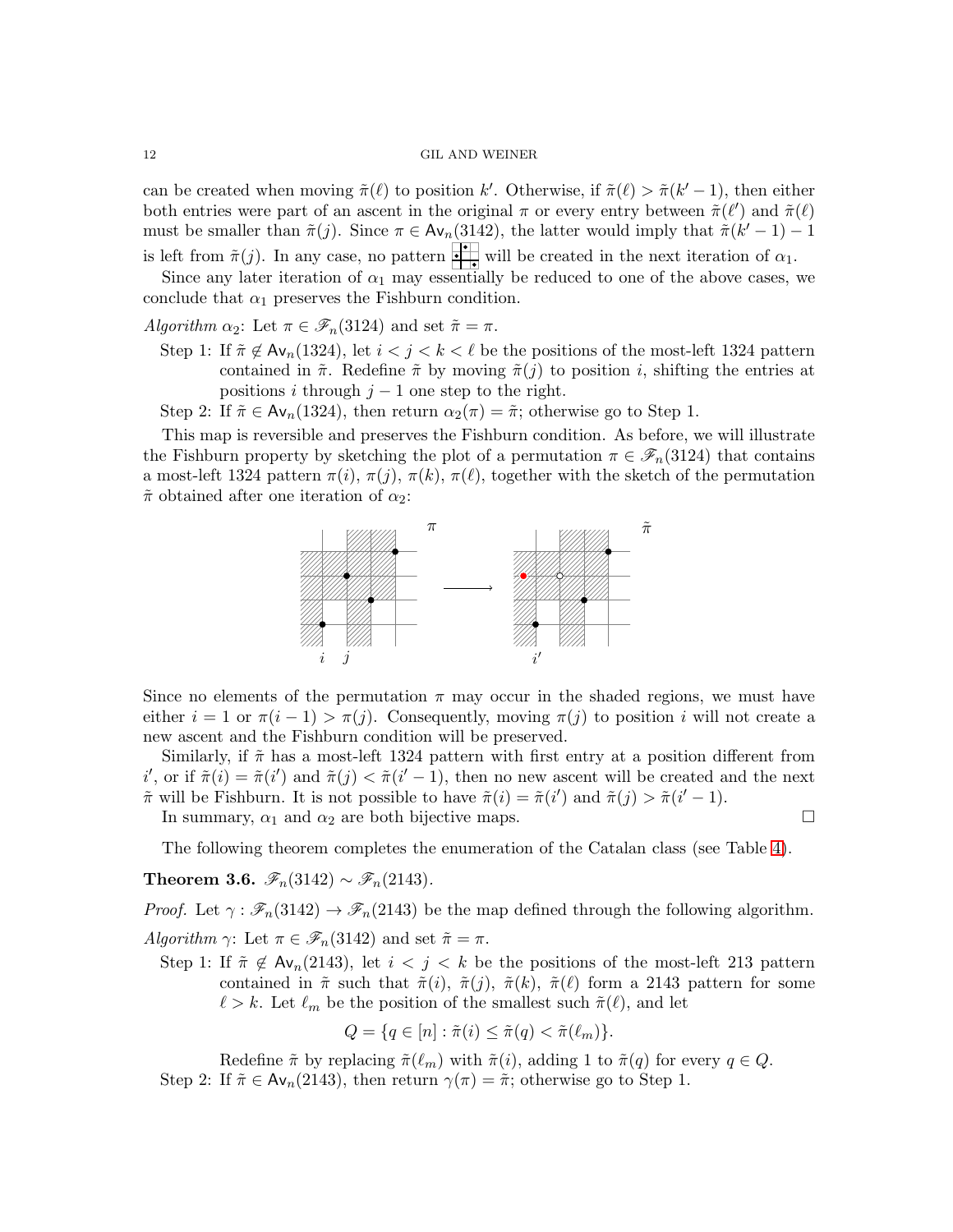For example, if  $\pi = 4312576$ , then  $\gamma(\pi) = 5412673$  (after 2 iterations, see Figure [3\)](#page-12-3).



<span id="page-12-3"></span>FIGURE 3. Algorithm  $\gamma$ : 4312576  $\rightarrow$  5312674  $\rightarrow$  5412673.

The map  $\gamma$  is reversible. Moreover, observe that:

- (a) since  $\tilde{\pi}(\ell_m)$  is the smallest entry such that  $\tilde{\pi}(i) < \tilde{\pi}(\ell_m) < \tilde{\pi}(k)$ , replacing  $\tilde{\pi}(\ell_m)$  with  $\tilde{\pi}(i)$  (which is equivalent to moving the plot of  $\tilde{\pi}(\ell_m)$  down to height  $\tilde{\pi}(i)$ ) will not create any new ascent at position  $\ell_m$ ;
- (b) since  $\tilde{\pi}(i)$  is chosen to be the first entry of a most-left 2143 pattern,  $\tilde{\pi}(i) 1$  must be right from  $\tilde{\pi}(i)$ . Hence, replacing  $\tilde{\pi}(i)$  by  $\tilde{\pi}(i) + 1$  cannot create a new pattern  $\begin{array}{c} \bullet \\ \bullet \end{array}$ In conclusion,  $\gamma$  preserves the Fishburn condition and gives the claimed bijection.  $\Box$

### 4. Further remarks

<span id="page-12-2"></span>In this paper, we have discussed the enumeration of Fishburn permutations that avoid a pattern of size 3 or a pattern of size 4. In Section [2,](#page-1-0) we offer the complete picture for patterns of size 3, including the enumeration of indecomposable permutations.

Regarding patterns of size 4, we have proved the Wilf equivalence of eight permutation families counted by the Catalan numbers. We have also shown that  $\mathscr{F}_n(1342)$  is enumerated by the binomial transform of the Catalan numbers. In general, there seems to be 13 Wilf equivalence classes of permutations that avoid a pattern of size 4, some of which appear to be in bijection with certain pattern avoiding ascent sequences ([\[7,](#page-13-0) A202061, A202062]). At this point in time, we don't know how the pattern avoidance of a Fishburn permutation is related to the pattern avoidance of an ascent sequence. It would be interesting to pursue this line of investigation.

Concerning indecomposable permutations, we leave the field open for future research. Note that Theorem [3.2](#page-7-2) and Lemma [2.3](#page-3-0) imply

$$
|\mathscr{F}^{\rm ind}_n(3142)|=C_{n-1}.
$$

The study of other patterns is unexplored territory, and our preliminary data suggests the existence of 19 Wilf equivalence classes listed in Table [5.](#page-13-1)

We are particularly curious about the class  $\mathscr{F}_n^{\text{ind}}(2413)$  as it appears (based on limited data) to be equinumerous with the set  $Av_{n-1}(2413, 3412)$ , cf. [\[7,](#page-13-0) A165546].

### **REFERENCES**

- <span id="page-12-0"></span>[1] G. E. Andrews and J. A. Sellers, Congruences for the Fishburn numbers, J. Number Theory 161 (2016), 298–310.
- <span id="page-12-1"></span>[2] M. Bousquet-Mélou, A. Claesson, M. Dukes, S. Kitaev,  $(2+2)$ -free posets, ascent sequences and pattern avoiding permutations, J. Combin. Theory Ser. A 117 (2010), no. 7, 884–909.